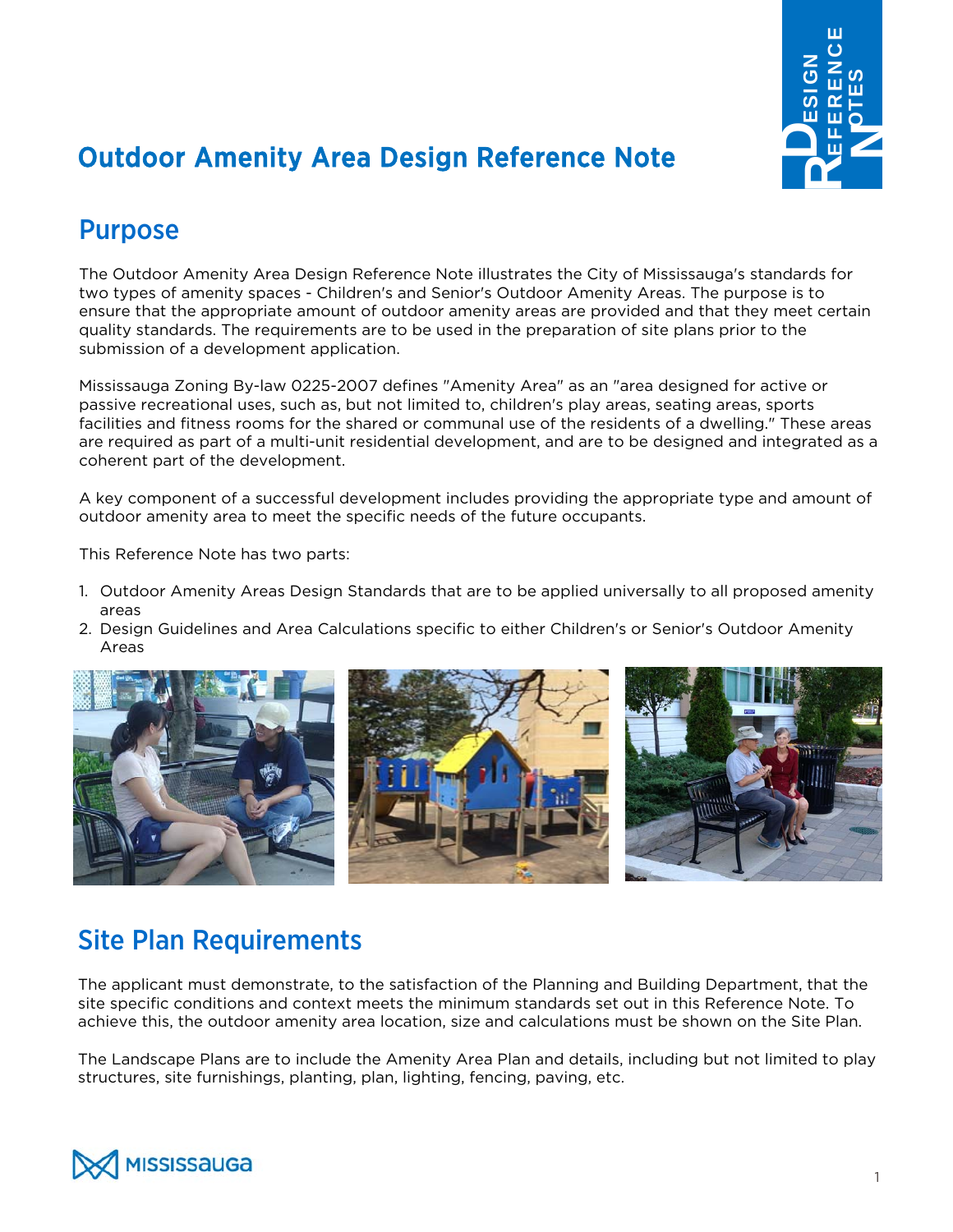

Outdoor Amenity Areas

### Outdoor Amenity Areas Design Standards

These Design Standards are applicable to all outdoor amenity area designs. They are to be used in conjunction with the Children's and Senior's Outdoor Amenity Area Design Reference Note.

All outdoor amenity areas are to be designed in accordance with the following:

- a central location within the development
- a location in close proximity to the building(s), with direct visual and physical access to an interior common area for safety and security
- ensure a balance of sun and shade exposure, and provide protection barriers as required
- provide adequate site lighting
- apply Crime Prevention Through Environmental Design (CPTED) principles
- provide barrier-free access from building(s) to amenity area
- provide seating
- provide adequate screening and a landscaped buffer from adjacent loading and service areas
- provide a 3.0 m (9.8 ft.) landscaped buffer between the amenity area and site elements such as walkways, roads or buildings
- provide gates and fencing as required
- be separated from vehicular paving areas by a raised 15.0 cm (6 in.) curb

Utility or maintenance elements are not to be included within outdoor amenity area calculations.



#### Outdoor Amenity Area Option

The City of Mississauga will consider a public outdoor amenity area provided within the site as an alternative amenity area in mixed-use, multi-unit residential developments. In addition to being accessible to the public, it must also be located at grade. Examples of this alternative include a public plaza or community seating above and beyond typical streetscape elements. In all instances, the amenity area must be designed in context with the remainder of the development and public area.





 $\mathfrak{D}$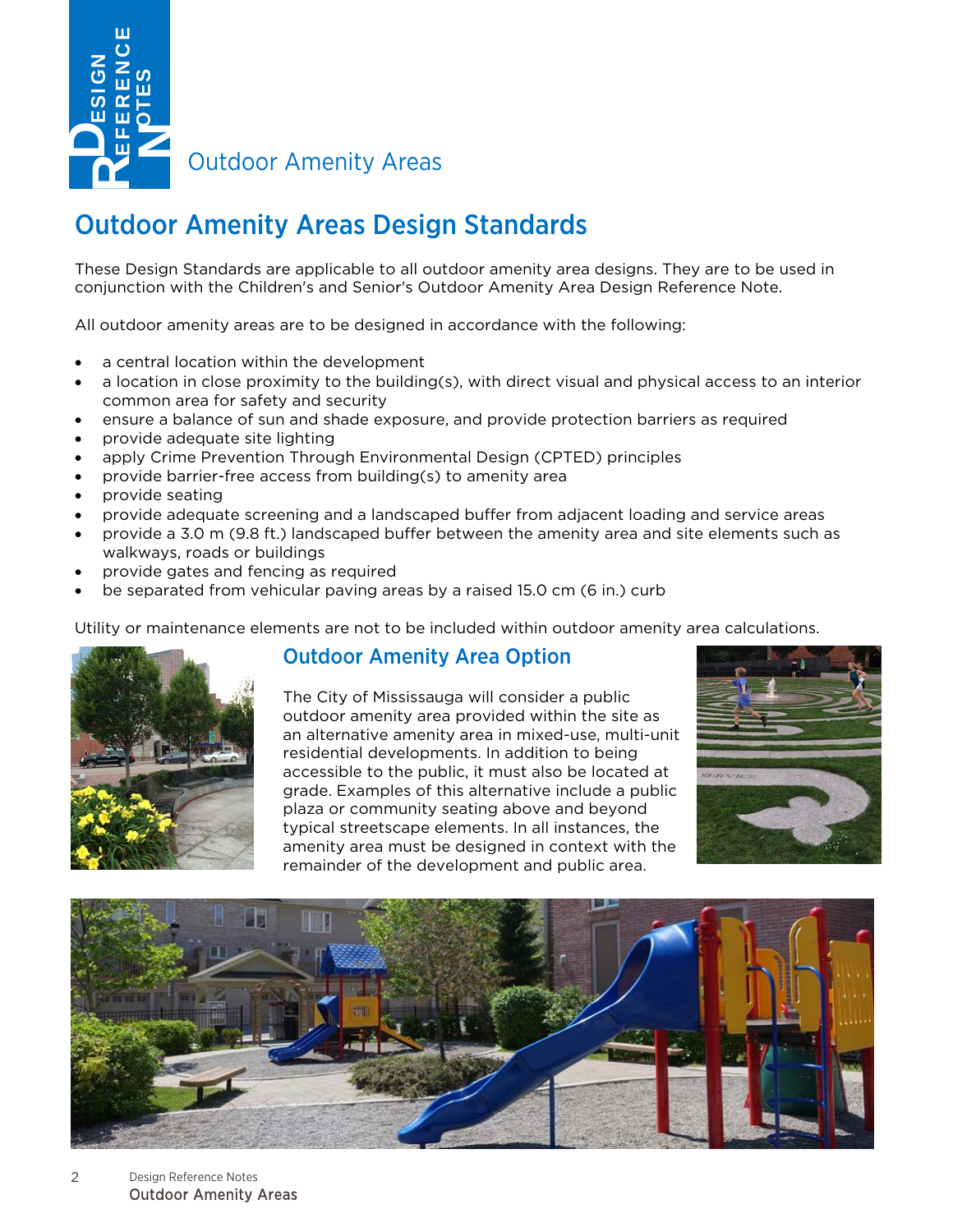

### **Outdoor Amenity Areas**

## Children's Outdoor Amenity Area

#### Design Guidelines

Condominium townhouses, apartments, horizontal multiple dwellings and mixed-use developments that have more than 20 residential units all require a Children's Outdoor Amenity Area. They are NOT required for detached, semi-detached, duplex, double duplex, triplex or street row dwellings.



The Children's Outdoor Amenity Area components are based upon the following age groups:

- Tot Lot (toddler and preschooler)
- Play Area (elementary school-age children)
- Hard Surface Court (teens)

The size of the facilities required are determined by the size of the proposed development, however, age appropriate play equipment is to be provided for each user group. All play equipment and play surfaces shall be constructed in accordance with the Canadian Standards Association.

A minimum of 50% of the outdoor amenity area shall be provided in one contiguous area and a minimum of 50% of the outdoor amenity area is to be provided at grade.

#### Area Calculations

Total Play Space required is the greater of 5.6  $m^2$  (60.3 ft<sup>2</sup>) per dwelling unit or 10% of the site area. The configuration of the area is determined as follows;







 A Hard Surface Court shall have a minimum area of 10.0 m x 10.0 m (32.8 ft. x 32.8 ft).

 An Open Lawn Area may be considered as an alternative to the Hard Surface Play Court with a minimum area of 15.0 m  $\times$  15.0 m (46.1 ft.  $\times$  46.1 ft.). It must be level and appropriate for field sports such as soccer.